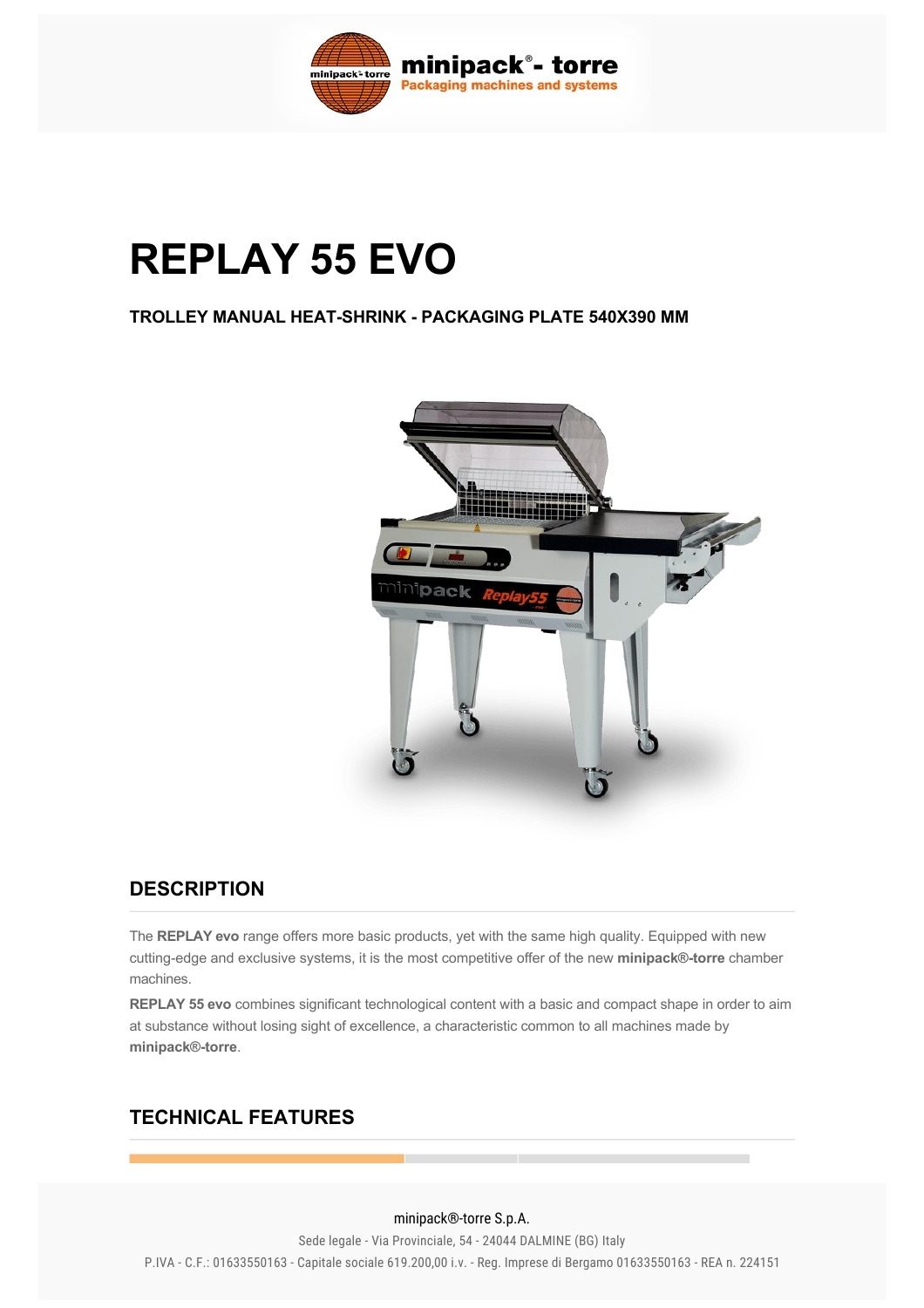

| <b>Electrical power supply</b>              | V     | 200/230       |
|---------------------------------------------|-------|---------------|
| Phase                                       | ph    | 1             |
| Maximum power installed                     | kW    | 3.15          |
| Hourly output                               | pcs/h | $0 - 300$     |
| Available dimensions of the sealing<br>bars | mm    | 540x390       |
| <b>MAX</b> product size                     | mm    | 500x380x200   |
| <b>MAX Reel Dimensions (diameter)</b>       | mm    | 250           |
| <b>MAX Reel Strip Dimensions (width)</b>    | mm    | 600           |
| <b>Work Surface Height</b>                  | mm    | 940           |
| Machine dimensions with the lid open        | mm    | 1260x810x1400 |
| Machine dimensions with the lid closed      | mm    | 1260x810x1190 |
| Weight (Net/Gross)                          | Кg    | 105/126       |

minipack®torre shall not be held liable for typos or printing errors in this catalogue. It also reserves the right to make changes to the specified features without prior notice. All trademarks are property of their respective owners and are hereby acknowledged.

# **TECHNICAL DRAWING**



# **[TECHNICAL SOLUTIONS](#page-1-0)**

- <span id="page-1-0"></span>**High-performance steel resistors**: shrinking time cut by 50% and heating time cut by 60%
- **Soft Shrink fan speed adjustment**: perfect heatshrinking also on very light or flexible products. Sealed areas do not open. Extremely quiet. Exclusive patent
- **Comfort Zone Fan Stop**: the fan stop is a "green" solution that allows to save 20% more energy and provides greater operator comfort during packaging, since the fan stops when the chamber opens

minipack®-torre S.p.A.